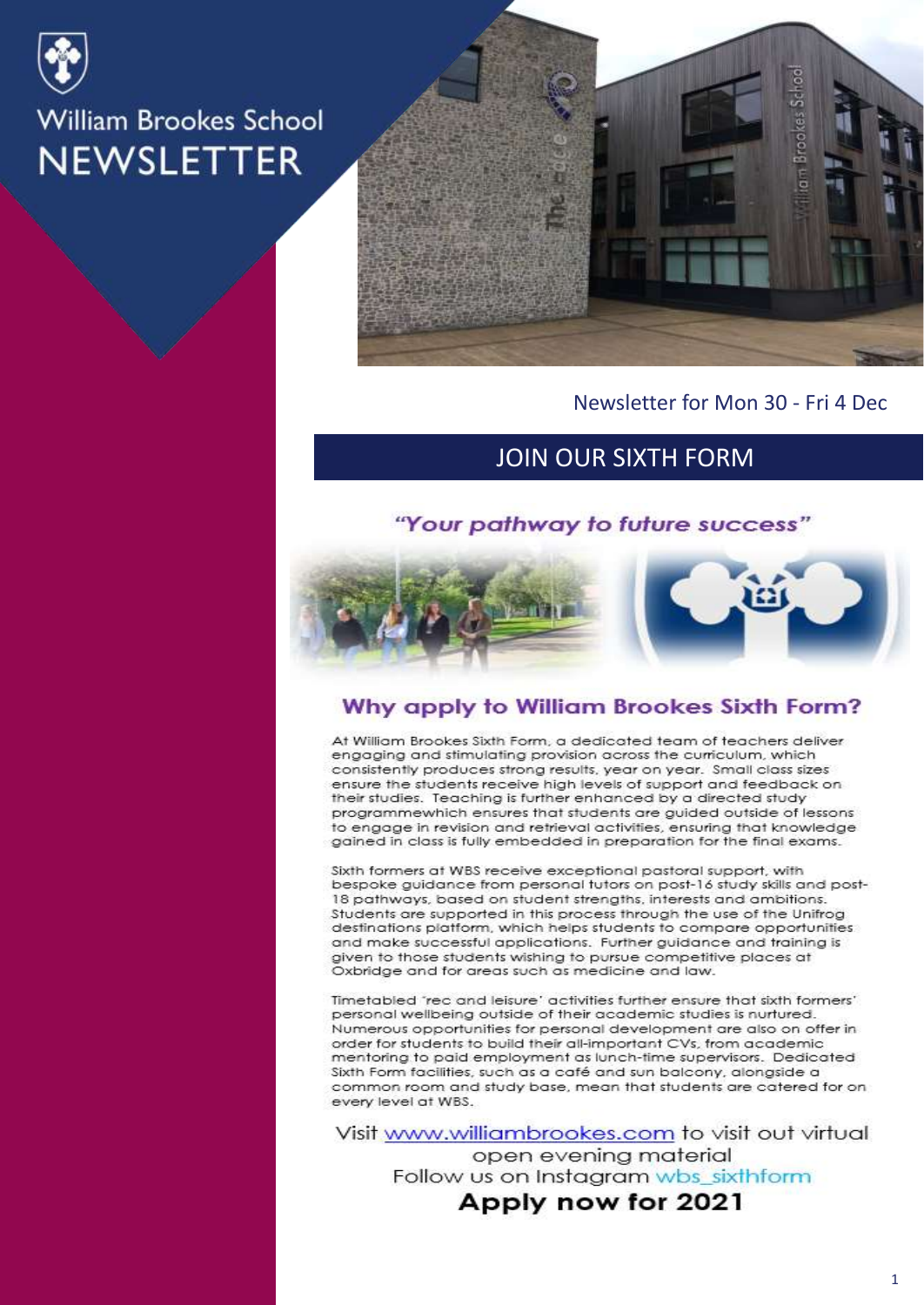



## Newsletter for Mon 30 - Fri 4 Dec

## **SCIENCE REVISION GUIDES**



# **SCIENCE REVISION GUIDES**

#### REVISION GUIDES ORDERED BEFORE 20TH NOV

These have mostly been distributed to all who ordered them. Please bear with us, we are catching up with absentee students as quickly as possible.

#### DON'T KNOW WHETHER TO ORDER?

Year 9 students do not need to order anything.

Year 12 science students MUST have a copy of the text book priced as £20

Most year 8 and 11 students got them last year so check with your child.

All books are approximately half the RRP.

#### STILL WANT TO ORDER?

Due to the amount of admin time required to process the orders we will be making only one more order this academic year. The order system is now open and will **CLOSE ON FRIDAY 4TH DECEMBER**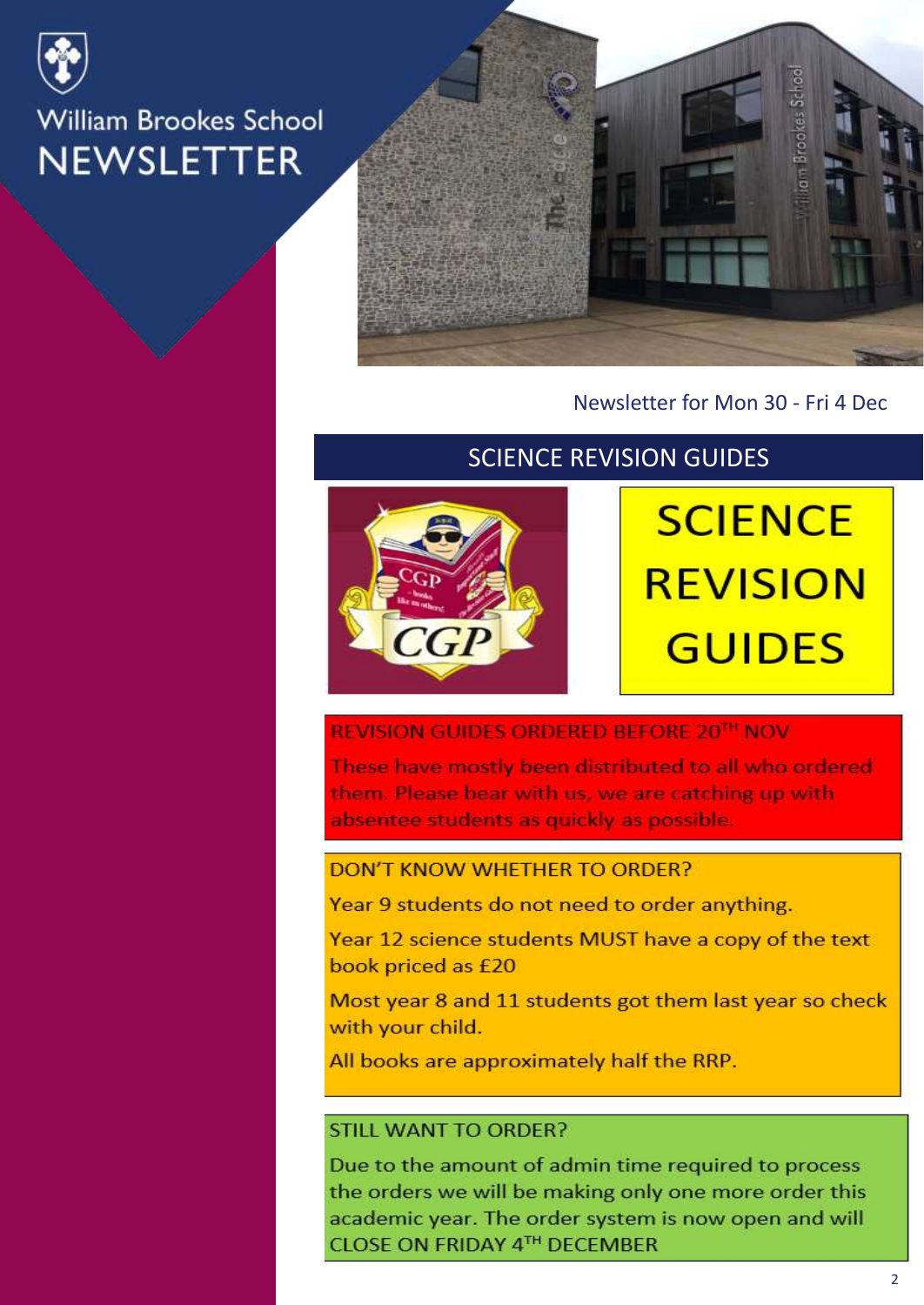

**William Brookes School** and Sixth Form **NEWSLETTER** 

#### Newsletter for Mon 30 - Fri 4 Dec

## DROP IT AND READ YRS 7 - 9

| <b>Tuesday 28 November</b> |                                                 | <b>PERIOD 5</b> |  |  |
|----------------------------|-------------------------------------------------|-----------------|--|--|
| <b>Thursday 3 December</b> |                                                 | <b>PERIOD 1</b> |  |  |
| WOW - WORD OF THE WEEK     |                                                 |                 |  |  |
| Word of the<br><b>Week</b> | Congruent                                       |                 |  |  |
| <b>Word Type</b>           | <b>Adjective</b>                                |                 |  |  |
| <b>Definition</b>          | In agreement or harmony. Suitable; appropriate. |                 |  |  |

| <u>Word Type</u>     | <b>Adjective</b>                                 |  |
|----------------------|--------------------------------------------------|--|
| <b>Definition</b>    | In agreement or harmony. Suitable; appropriate.  |  |
| In a Sentence        | The company's operations were congruent with its |  |
| <b>Synonyms</b>      | Harmonious, agreeing, compatible                 |  |
| <b>Subject Links</b> | <b>Religious Studies, Art, English</b>           |  |

# SCHOLASTIC TEEN BOOK CLUB

Our **Scholastic Book Club is up and running!** Go to [https://schools.scholastic.co.uk/william](https://schools.scholastic.co.uk/william-brookes/digital-book-club)brookes/digital-book-club to browse the latest books and order online.

3 Please place your **order online by December 11th, 2020**.For **every £1 you spend** on this month's Book Club, **our school will earn 20p** in Scholastic Rewards.

William Brookes School www.williambrookes.com T: 01952 728900 E: info@williambrookes.com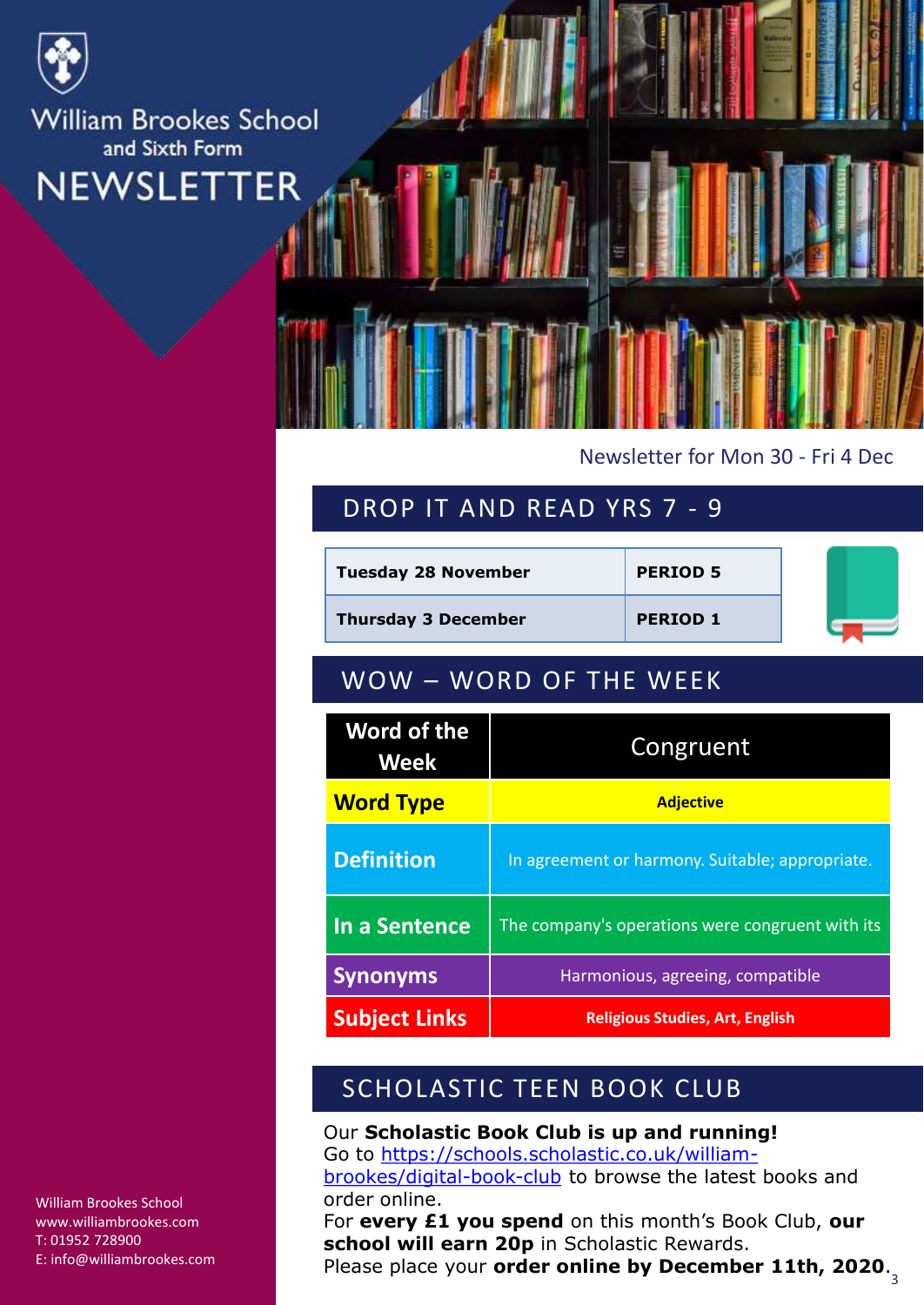

**William Brookes School** and Sixth Form **NEWSLETTER** 

Programme Administrators

**Gwo Posta)** 

Admin. **Man or protic** 

on you awn An experienced adm on your cam<br>on your cam are<br>cheaten skills at all y with propie at all levels<br>considers skills at all levels An experienced administration will be responsible for<br>responsive purchasine for<br>will be responsible for and with ession 6.0. invoices and maintains<br>will be responsible one with asA il types<br>sand with asA il types<br>croott Word version 6.0 experience of working<br>experience of working<br>experience You must woices and of working coand with version but<br>staft Word version experience<br>strinistration experience est<br>strinistration previonne

completed version of the most completed by the completed by the most completed by the most completed by the May<br>completed by the completed by the most completed by the most completed by the May of the May sperience<br>advantage vous a Interview date: 18 May dramage<br>communication<br>of people post Red **MEP. Interview date: 18 May**<br>MEP. Interview date: 18 May<br>MEP. Interview date: 18 May P. Interview date: 16<br>P. Interview date: 16 elfosont P. Interview<br>Statement and efficient<br>Officializate programmes<br>Sucress Shock you will

Business School Mariners manus education of educt education or education

CORPORATE SALES EX

f people<br>Further details

syallable from

available<br>Burton St

 $2110$ 

**A Second** 

 $J23.0<sup>3</sup>$ 

## Newsletter for Mon 30 - Fri 4 Dec

**Driving**<br>Driving<br>Instructor

# OPEN EVENINGS

Not Recognised?

| North Shropshire College                                                                                                                                                                                              | <b>Walford Campus (Land Based)</b>                                                                                                                                                                                                                                                                                                                                                                               |
|-----------------------------------------------------------------------------------------------------------------------------------------------------------------------------------------------------------------------|------------------------------------------------------------------------------------------------------------------------------------------------------------------------------------------------------------------------------------------------------------------------------------------------------------------------------------------------------------------------------------------------------------------|
| www.nsc.ac.uk<br>01691 688000                                                                                                                                                                                         | Saturday 17th October 2020 10am - 12 noon                                                                                                                                                                                                                                                                                                                                                                        |
| Walford Campus (Near Baschurch,                                                                                                                                                                                       | Saturday 6 <sup>th</sup> February 2021 10am - 12 noon                                                                                                                                                                                                                                                                                                                                                            |
| Shrewsbury)<br>01939 262100<br>- Animal care, Agriculture, Equine, Land<br>and Environment and Motor Vehicle.                                                                                                         | Saturday 19th June 2021 10am - 12 noon.                                                                                                                                                                                                                                                                                                                                                                          |
| <b>Kidderminster College</b>                                                                                                                                                                                          | Open Evenings on:                                                                                                                                                                                                                                                                                                                                                                                                |
| COLLEGE<br>01562512003<br>www.kidderminster.ac.uk/open<br>marketing@kidderminster.ac.uk                                                                                                                               | Monday 12th October 2020<br>Tuesday 10th November 2020<br>Thursday 4 <sup>th</sup> February 2021<br>At this stage they don't know if they will be<br>virtual or physical.<br>We are also offering phone interviews for<br>students who apply and as we understand how<br>important it is for students to come into<br>college, we will be offering a campus tour<br>every first and last Wednesday of the month. |
|                                                                                                                                                                                                                       |                                                                                                                                                                                                                                                                                                                                                                                                                  |
| <b>Coaching Connexions (Telford ADC)</b>                                                                                                                                                                              | For aspiring young footballers. BTEC 1 to 3 in<br>Sports (Football focus) at the Telford United<br>Football Ground.                                                                                                                                                                                                                                                                                              |
|                                                                                                                                                                                                                       |                                                                                                                                                                                                                                                                                                                                                                                                                  |
| 01952 640064<br>07769831829                                                                                                                                                                                           | Contact-<br>Edward.thorndyke@coachingconnexions.co.uk                                                                                                                                                                                                                                                                                                                                                            |
| <b>Crossbar College of Sport and Physical</b><br><b>Activity</b><br>(Hadley Learning Centre or Lilleshall<br><b>National Sports Centre)</b><br>01952 677965<br>www.crossbarcoaching.com<br>admin@crossbarcoaching.com | <b>BTEC Sport Level 3.</b><br>PE & School Sport Apprenticeships Sports<br>Traineeships.<br>e-mail or check website for open day dates                                                                                                                                                                                                                                                                            |
|                                                                                                                                                                                                                       | w/o 24 November, 4pm to 6.30pm                                                                                                                                                                                                                                                                                                                                                                                   |
| <b>Telford College</b><br>01952 642200<br>01952 642237 (Student Services team)<br>www.telfordcollege.nc.uk                                                                                                            | <b>Virtual Open Event</b><br>telfordcollege.ac.uk/open.events<br>Provisional Dates - book online<br>Wednesday 14 <sup>th</sup> October 2020<br>Wednesday 18 <sup>th</sup> November 2020<br>Wednesday 20 <sup>th</sup> January 2021<br>Wednesday 23" June 2021<br>Book a VIP tour<br>Telfordcollege.ac.uk/yip-tour                                                                                                |

William Brookes School www.williambrookes.com T: 01952 728900 E: info@williambrookes.com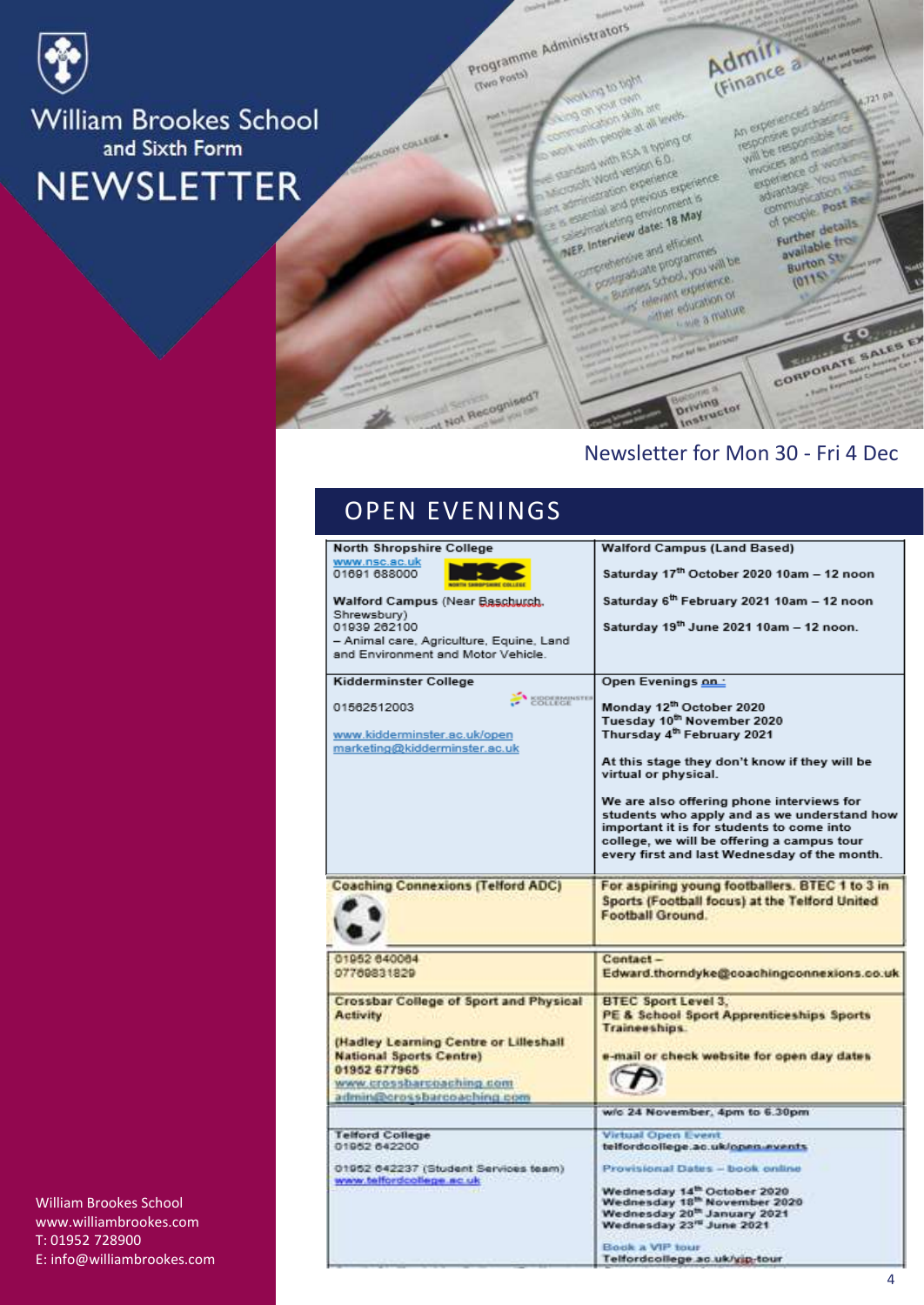

# William Brookes School and Sixth Form NEWSLETTER

## Newsletter for Mon 30 - Fri 4 Dec

# OPEN EVENINGS

| <b>MY FOUNDATION COLLE</b>                                         | <b>Harrogate Army College</b><br>Each year AFC Harrogate open their doors for<br>people to come along and take a look at what<br>is on offer. If you're interested in finding out<br>more and coming to look around, contact your<br>local Army Career Office and they'll be happy<br>to book you a place. (Open days usually are in<br>February and March).<br>01743 232678 (Shrewsbury Army Careers<br>Office)<br>01902 423892 (Wolverhampton Army Careers<br>Office)<br>Both open 9am - 5.30pm Monday to Friday.<br>NB Welbeck College is no longer taking<br>applications and closing shortly. |
|--------------------------------------------------------------------|----------------------------------------------------------------------------------------------------------------------------------------------------------------------------------------------------------------------------------------------------------------------------------------------------------------------------------------------------------------------------------------------------------------------------------------------------------------------------------------------------------------------------------------------------------------------------------------------------|
| <b>Wolverhampton College</b><br>01902 836000<br>www.wolvcoll.ac.uk | <b>Open Events:</b><br>Wednesday 7 October 2020 4-7pm<br>Saturday 28 November 2020 10am-2pm<br>Saturday 23 January 2021 10am-2pm<br>Wednesday 10 March 2021 4-7pm<br>Wednesday 5 May 2021 4-7pm<br>Saturday 19 June 2021 10am-2pm<br>*Online Open Events:<br>Wednesday 14 October 4-7pm<br>Wednesday 2 December 4-7pm                                                                                                                                                                                                                                                                              |

William Brookes School www.williambrookes.com T: 01952 728900 E: info@williambrookes.com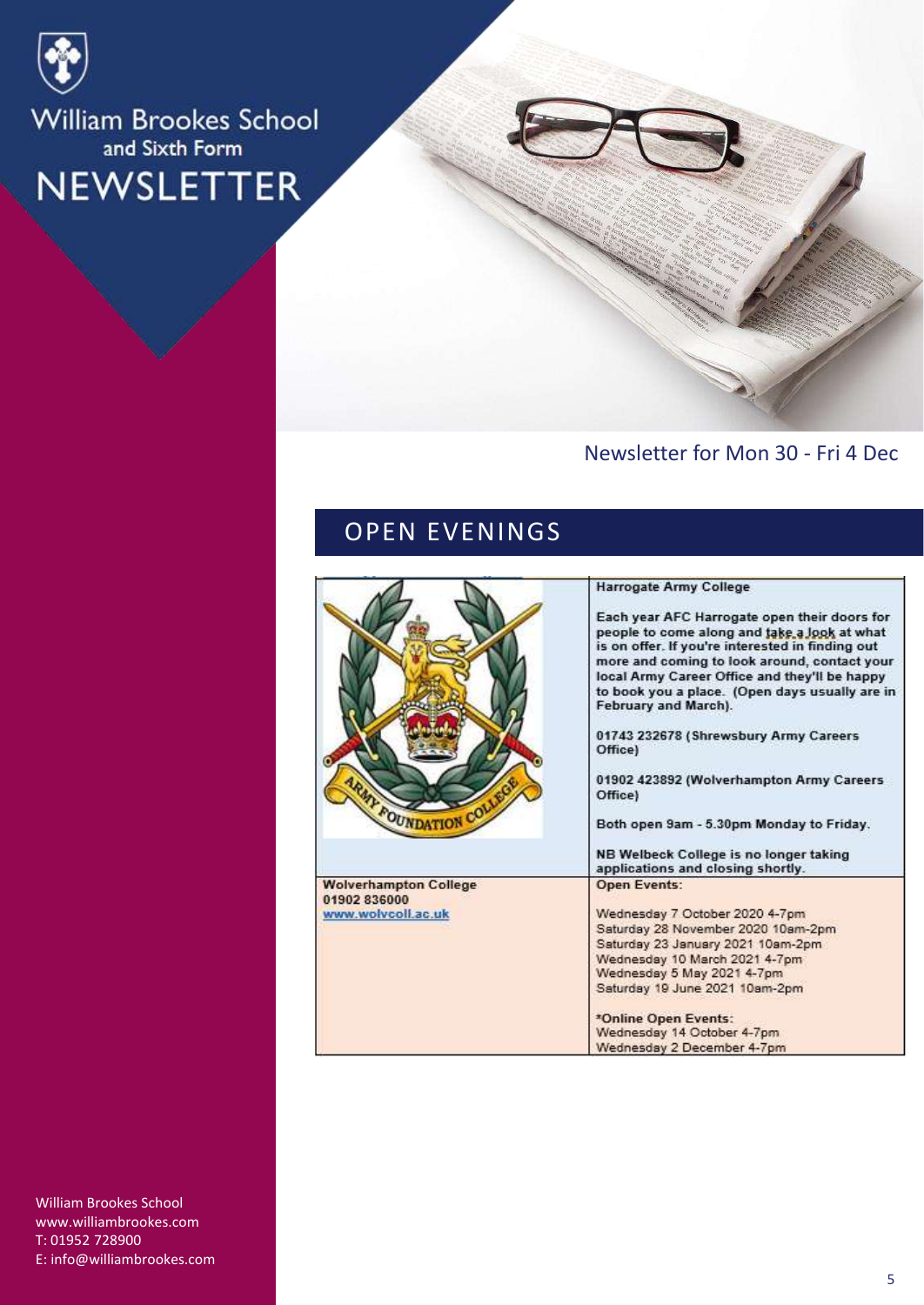to Telford C

# **TELFORD COLLEGE**

# **OPEN EVENTS**

Explore our vibrant university-style campus, learn about your course and future options and meet your new classmates and tutors at our next open event.

- Discover our industry-standard facilities
- Get your first taste of college life
- Explore your career pathway and future options

# **DISCOVER OUR VIRTUAL OPEN EVENT**

telfordcollege.ac.uk/open-events

DEFINE YOUR

# **PROVISIONAL** DATES

Wednesday 14th October 2020\*

Wednesday 18th November 2020\*

Wednesday 20th January 2021\*

Wednesday 23rd June 2021\*

aug nate that these dates may be ubject to change

O V El @TelfordCollege telfordcollege.ac.uk | 01952 642200

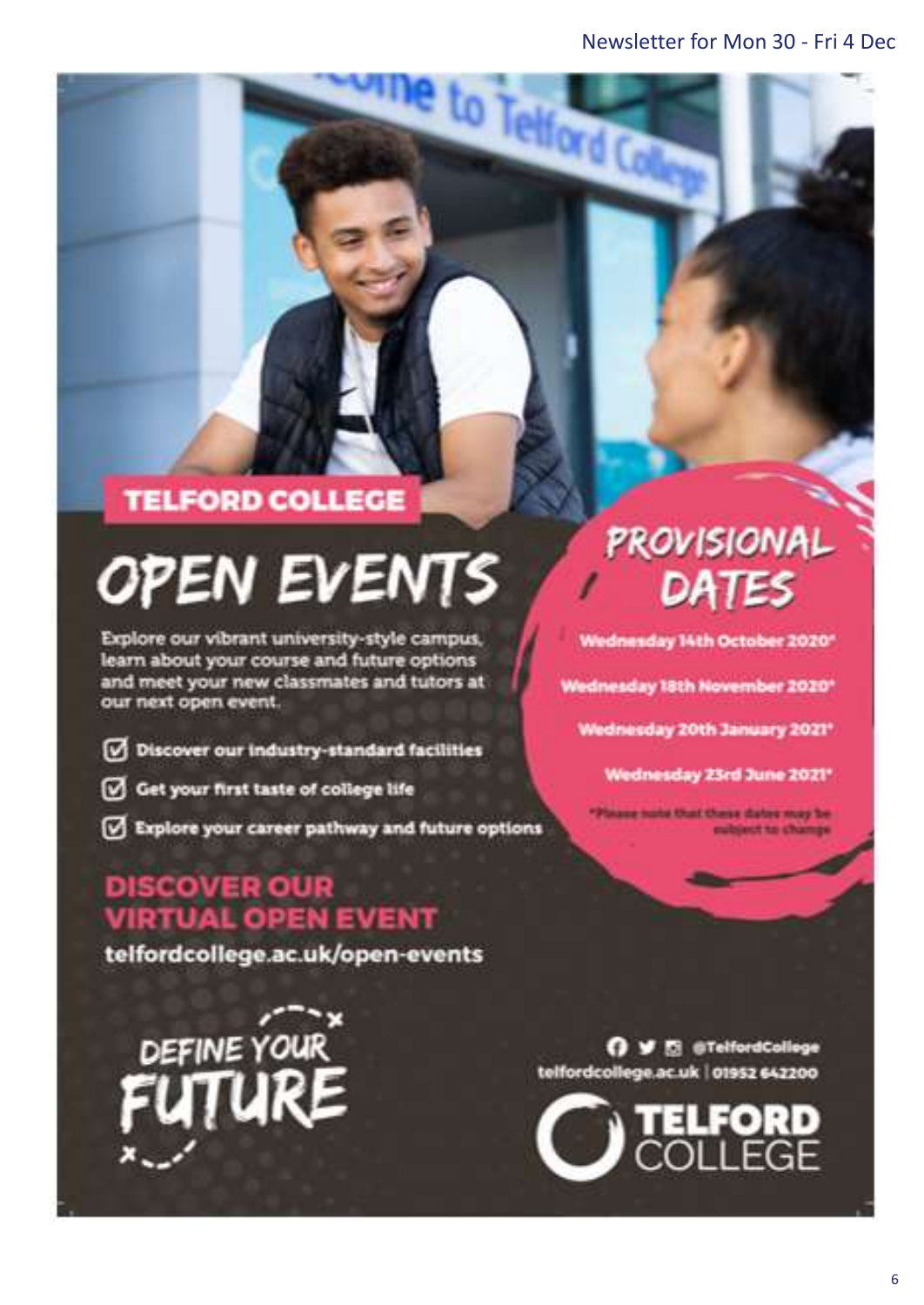All none perishable food items e.g. Tins, Pasta etc

Right click and select → Change Picture… to

add any posters sent in for the newsletter

# **Festive Food** Bank

Drop off points Reception, Staff rooms or Sixth Form

11<sup>th</sup> December deadline

Thank you, Emily, Chelsie, Luke and Ryan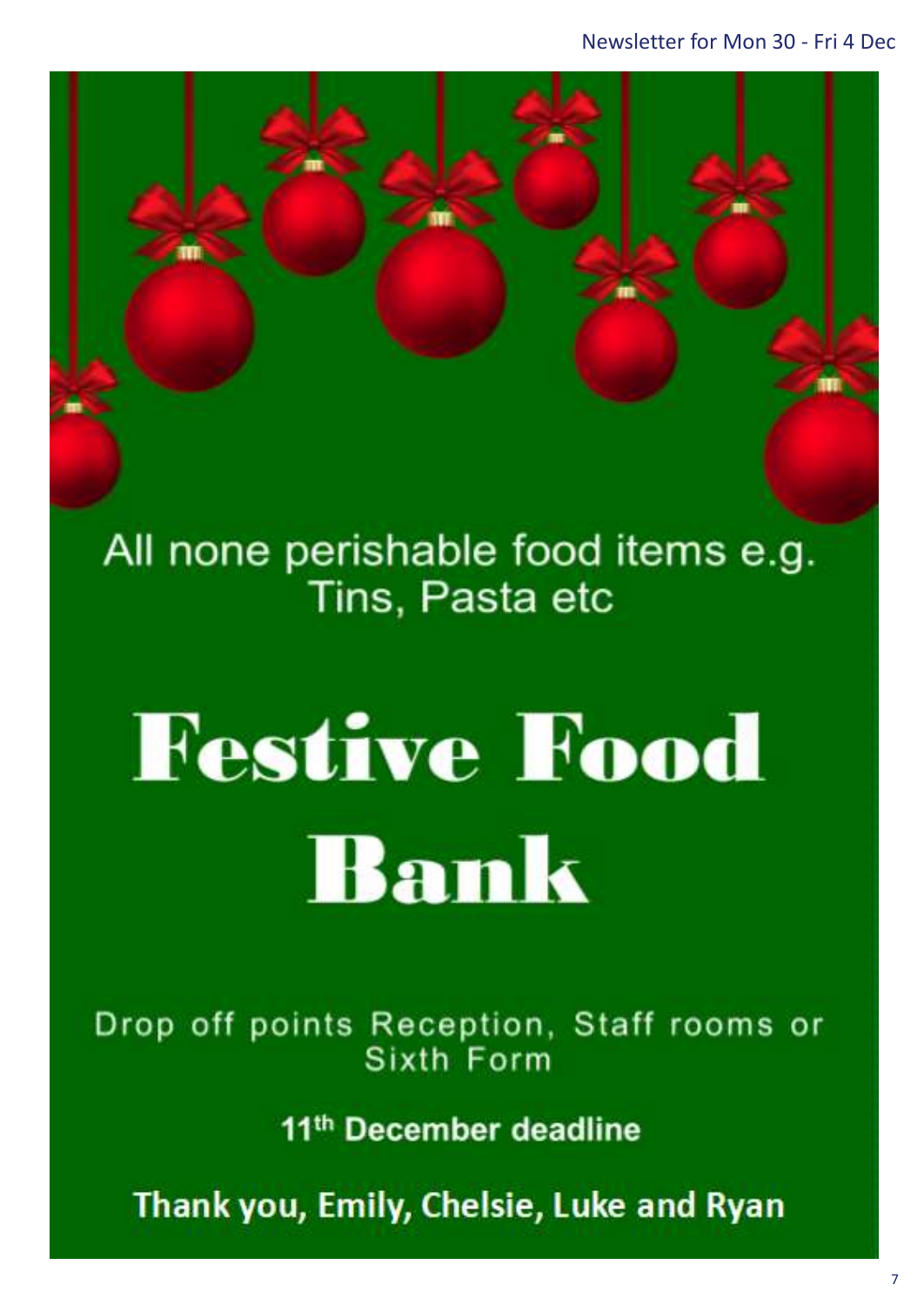



# **INSTRUMENT LESSONS**

The Music Heroes tutors are ready to deliver lessons face to face in your school! Our team of professional musicians are experienced tutors in all styles of music from Rock/Pop to classical and bluegrass.

All lessons are one to one and cost 610 for 20 minutes. Invoices are raised each HALF term and are sent directly to parents/carers by email. Feedback/practise notes are prepared by tutors and sent by email after each lesson. Guitars and ukuleles are available for hire. If you have any questions about how we operate, please email gayle@musicheroes.co.uk.

#### Piano / Keyboard Lessons Guitar (Acoustic and & Vocals Electric Tutors: Gayle Hitman Tutors: James Hickman, Caley Groves & Filip Williams Woodwind

Tutor: Jenny Burgess

Drums Tutor: Jon Harvey

#### Learn more about the Music

**Exam entry with ABRSM** and Rock School

Heroes team at

www.musicheroes.co.uk

We are happy to offer all students who are interested in learning one of the above instruments, a free taster lesson. If you would like to arrange this, please complete the taster request form and return this to the school office. We will then let you know when the taster lessons are taking place.